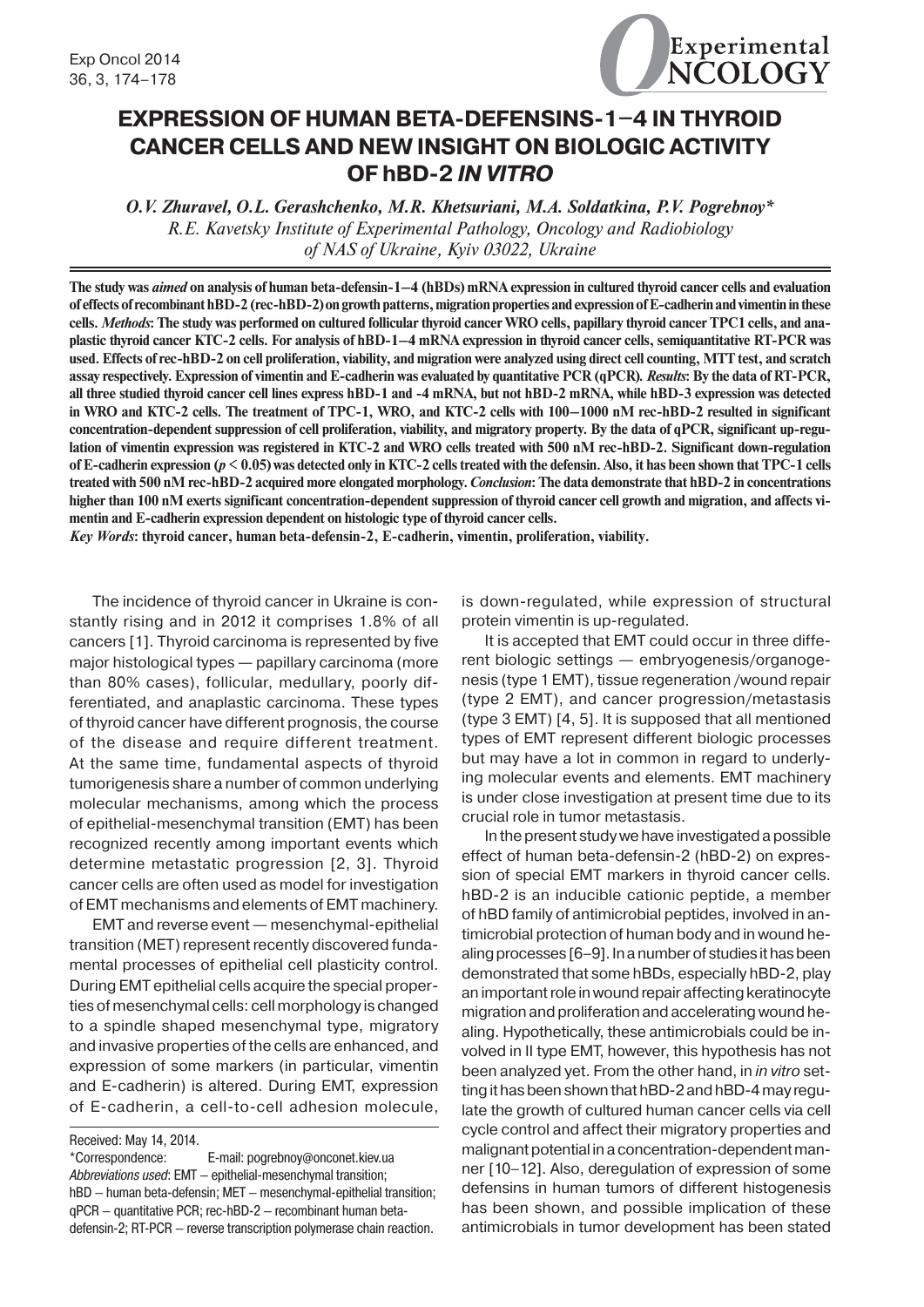[13, 14]. Moreover, the latest studies demonstrated an association between expression of hBD-1 and in oral squamous cell carcinoma and migratory and invasive properties of OSCC cells, and suggested that hBD-1 expression in OSCC may be considered as prognostic marker in this type of cancer [15]. However, in regard to thyroid cancer, no data on expression and biological effects of hBDs have been reported so far.

Therefore, in the present study we have analyzed the profile of hBD-1–4 mRNA expression in three human thyroid cancer cell lines originating from papillary carcinoma (TPC-1 cell line), follicular carcinoma (WRO cell line), and anaplastic cancer (KTC-2 cell line). Also, we have studied an influence of recombinant hBD-2 (rechBD-2) on proliferation and viability of these cells, their morphology and migratory properties, and expression of important EMT markers — E-cadherin and vimentin. Taken together, our data demonstrate that hBD-2 not only controls the growth and migratory properties of human thyroid cancer cells but also significantly affects expression levels of EMT markers and alters cell morphology toward spindle-shaped phenotype.

## **MATERIALS AND METHODS**

*Cell lines*. In the study, follicular thyroid cancer WRO cell line, papillary thyroid cancer TPC1 cell line, and anaplastic thyroid cancer KTC-2 cell line were used. The cells were cultured in DMEM culture medium supplemented with 10% fetal bovine serum (FBS), 100 units/mL penicillin G sodium, 100 μg/mL streptomycin sulfate in humidified  $5\%$  CO<sub>2</sub> atmosphere at 37 °C.

**Preparation of rec-hBD-2**. To study the effect of exogenous defensin on cell growth, we used purified rec-hBD-2 [16]. In brief, *E.coli BL21(DE3)* cells transformed with GST-hBD-2-recombinant plasmid were induced with 1 mM IPTG for 6 h, pelleted by centrifugation, resuspended in lysis buffer (50 mМ Tris-HCl, pH 7.6; 250 mM NaCl; 1% Triton X-100 and cocktail of protease and phosphatase inhibitors), and disrupted using ultrasound disintegrator (UD-11 Automatic, Poland). Then cell lysate was applied to affinity chromatography on glutathione-agarose column (GE Healthcare, Sweden) with following cleavage of the defensin from fusion protein by thrombin digestion. hBD-2 peptide was further purified by reverse phase chromatography on Sep-Pack C18 cartridge (Waters, USA), vacuumdried, and re-dissolved in water. Protein concentration was determined by UV absorbance at 280 nm using spectrophotometer Nanodrop-1000 (USA).

*Direct cell counting***.** To study the effect of rechBD-2 on cell proliferation, KTC-2, TPC-1, and WRO cells were routinely cultured in 24-well plates ( $5 \cdot 10^4$  cells per well) to nearly 50% confluence, then culture medium was replaced with fresh DMEM supplemented with 2.5% FBS. Rec-hBD-2 was added into the medium in concentrations of 0.1; 1; 10; 100; 500; 1000 nM, followed by culturing for 48 h. After the treatment, cells were washed with PBS, detached with trypsin, and counted in hemocytometer. The percentage of dead cells was analyzed using trypan blue staining.

*MTT assay***.** To evaluate the effect of rec-hBD-2 on cell viability, MTT-test has been applied [17]. Thyroid cancer cells were seeded into 96-well plates  $(7 \cdot 10^3 \text{ cells per})$ well) and incubated with rec-hBD-2 at the concentration range from 100 pM to 1 μM in DMEM supplemented with 2.5% FBS for 48 h. Then cells were routinely treated with МТТ (3-[4,5-dimethylthiazole-2-yl]-2,5-diphenyltetrazolium bromide) according to standard protocol, and colorimetric reaction was evaluated with the use of ELISA reader (Awareness Technology Inc, USA) at  $\lambda$  = 545.

*Scratch wound healing assay*. An effect of rechBD-2 on mobility of cultured human thyroid cancer cells was performed by scratch wound healing assay [18]. The cells were seeded in 6-well plates  $(1.5 \cdot 10^5 \text{ cells per well})$  and routinely grown till 80% confluence, than a scratch was performed using a tip, and the cells were grown for next 24 h in the presence of 500 or 1000 nM rec-hBD-2 in serum free medium. Then the cell migration into wound area was examined using inverted microscope Axioplan (Zeiss, Germany).

*RT-PCR analysis of hBD-1–4 mRNA expression in thyroid cancer cells.* To evaluate the hBD-1–4 mRNA expression in thyroid cancer cells, total RNA was extracted from KTC-2, WRO and TPC-1 cell lysates using Trizol RNA Isolation Kit (Neogene, Russian Federation) according to manufacturer's protocol. For detection of hBD-1–4 mRNA expression, semiquantitative RT-PCR analysis was performed using specific primers (Table). The expression level of beta-actin (the house-keeping gene) served as a loading control. The products of RT-PCR were routinely analyzed by electrophoresis in agarose gel.

**Table.** Primers for the genes of interest

| Gene            | <b>Primers</b>                                            |
|-----------------|-----------------------------------------------------------|
| DEFB1 (hBD-1)   | F: TGTTGCCTGCCAGTCGCCATGAG                                |
| DEFB4 (hBD-2)   | R: TCACTTGCAGCACTTGGCCTTCCC<br>F: 5'-GAAGCTCCCAGCCATCAGCC |
|                 | R: 5'-GTCGCACGTCTCTGATGAGGGA                              |
| DEFB103 (hBD-3) | F: CCTGTTTTTGGTGCCTGTTCC                                  |
| DEFB104 (hBD-4) | R: CTTTCTTCGGCAGCATTTTCG<br>F: GAAGCTCCCAGCCATCAGCC       |
|                 | R: GTCGCACGTCTCTGATGAGGGA                                 |
| Beta-actin      | F: CTGGAACGGTGAAGGTGACA                                   |
|                 | R: AAGGGACTTCTTGTAACAATGCA                                |
|                 |                                                           |

*Quantitative PCR analysis of vimentin and E-cadherin expression in thyroid cancer cells.* Expression of vimentin and E-cadherin in KTC-2, WRO and TPC-1 cells treated with 500 nM rec-hBD-2 for 24 h, was analyzed using qPCR. Total RNA was extracted from cell lysates using Trizol RNA Isolation Kit (Neogene, Russian Federation) according to manufacturer's protocol. 2 µg of RNA were reverse transcribed using an M-MLV Reverse Transcriptase, Ribonuclease Inhibitor Ribolock (Thermo Scientific Inc., USA) and oligo(dT)18 primer. Expression levels of vimentin and E-cadherin genes were analyzed by qPCR on ABI 7500 Fast real-time PCR system (Applied Biosystems, USA) using 0.2 μM of each primer and SYBR Green master mix (Thermo Scientific Inc., USA) and 1  $\mu$ I cDNA. The following conditions of reaction were used: 10 min 95 °C initial denaturation; 40 cycles15 s 95 °C denaturation, 60 s 60 °C primer annealing/elongation. The fluorescence was recorded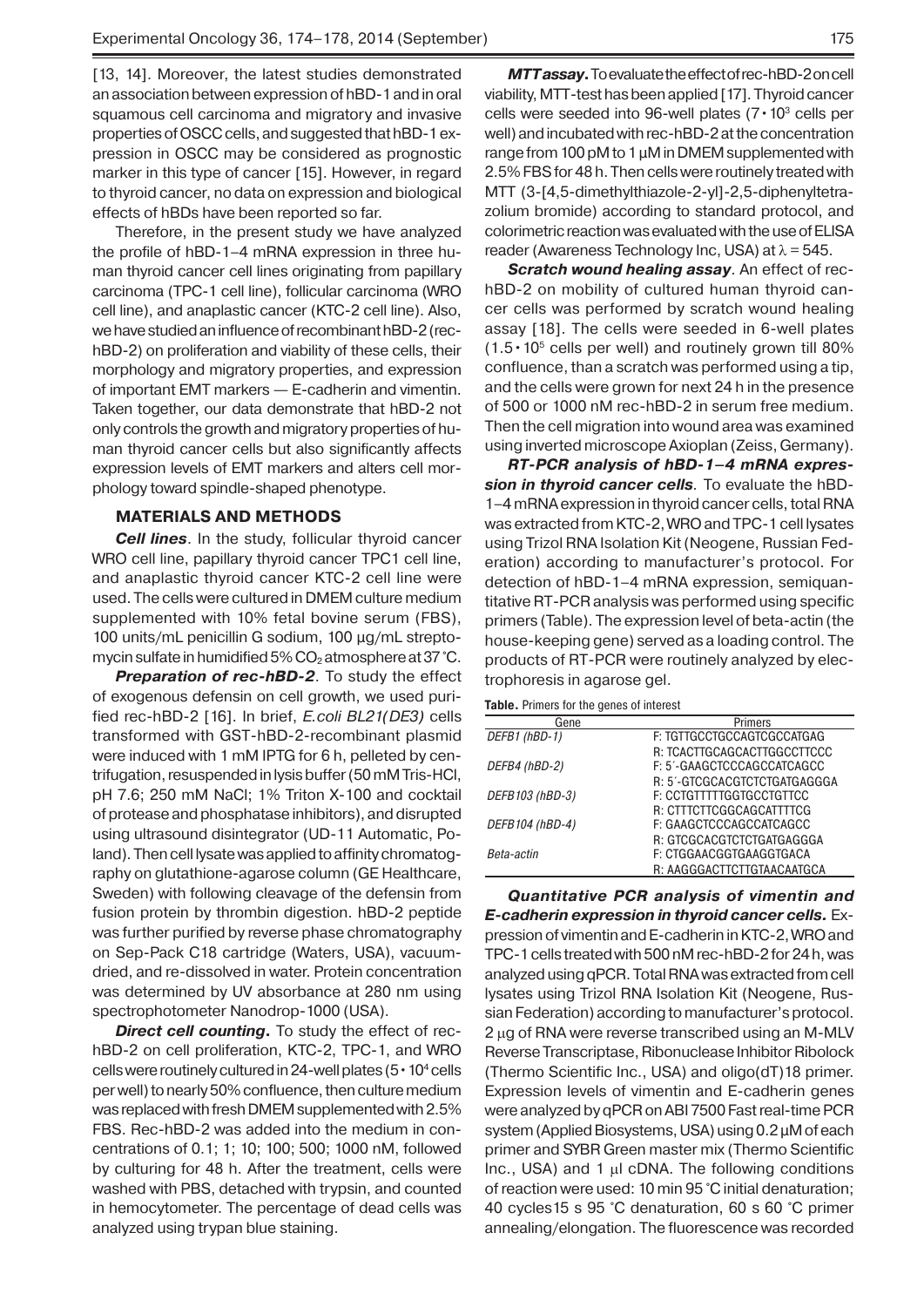during the annealing/elongation step in each cycle. A melting curve analysis was performed at the end of each PCR by gradually increasing the temperature from 60 to 95 °C while recording the fluorescence. A single peak at the melting temperature of the PCR-product confirmed primer specificity. The  $\beta_2$ -microglobulin was used as a reference gene to standardize the level of other transcripts. Following primers were used for vimentin: F — 5´-GTGAATACCAAGACCTGCTCAA-3´, R — 5`-AGGGAGGAAAAGTTTGGAAGAG-3´; for E-cadherin: F — 5´- CTGGTTCAGATCAAATCCAACA-3´, R  $-$  5<sup> $\text{-}$ </sup>CTTCAGCCATCCTGTTTCTCTT-3<sup> $\text{-}}$ </sup> and β2-microglobulin: F — 5´-CCGTGTGAACCATGT-GACTTTGTC-3´, R — 5´-TGCGGCATCTTCAAACCTC-CATGATG-3´. The relative amounts of the transcripts were first normalized to the reference gene and then normalized to the gene expression level in the untreated samples according to the 2<sup>−∆∆Ct</sup> method [19], statistical analysis was performed using statistical application of Microsoft Excel software based on *t*-test with *p* < 0.05 representing significance.

*Statistical analysis.* Data on direct cell counting and MTT data were reported as the mean  $\pm$  SD of values obtained from three independent experiments and analyzed by Student's *t*-test to assess the statistical significance of the differences between the groups. A statistically significant difference was considered at *p* < 0.05.

#### **RESULTS AND DISCUSSION**

*Expression of hBD-1–4 mRNA in human thyroid cancer cells*. Semiquantitative RT-PCR analysis of expression of hBD-1–4 mRNA in human papillary carcinoma TPC-1 cells, follicular carcinoma WRO cells, and anaplastic carcinoma KTC-2 cells has revealed the presence of mRNA for hBD-1 and -4 and no detectable hBD-2 expression in all cell lines. hBD-3 expression was registered in 2 from 3 cell lines (WRO and KTC-2 cells). WRO cells were characterized by high expression of hBD-3 while TPC1 — by high expression of hBD-4 (Fig. 1). So, thyroid cancer cells of different histological type express beta-defensins-1,-3 and -4, but not hBD-2. To our knowledge, it is the first report on hBDs expression in thyroid cancer cells. Up-todate, just a single study reported on low-level expression of hBD-4 mRNA in normal thyroid gland [20].

*Effect of rec-hBD-2 on proliferation and viability of human thyroid cancer cells in vitro***.** We have analyzed an effect of rec-hBD-2 on proliferation and viability of TPC-1, WRO, and KTC-2 cells. As it has been shown using direct cell counting technique (Fig. 2), in concentrations higher than 100 nM rec-hBD-2 exerted concentration-dependent growth suppression of the thyroid cancer cells, especially KTC-2 cells, and in concentrations lower than 100 nM exerts no significant influence on cell counts (see Fig. 2).

As it has been shown by MTT assay, viability of cultured TPC-1, WRO, and KTC-2 cells is affected by rec-hBD-2 in a similar concentration-dependent manner (Fig. 3). Our data have shown that in concentrations lower than 100 nM rec-hBD-2 had no significant effect on viability of TPC-1 and WRO cells and

stimulated viability of KTC-2 cells at 100 pM concentration (see Fig. 3). In all three cell lines significant suppression of cell viability in the presence of rechBD-2 in concentrations higher than 100 nM has been registered. No viable cells have been revealed after treatment of the cells with 1 μM rec-hBD-2.



**Fig. 1.** RT-PCR analysis of hBDs mRNA expression in thyroid cancer cells: 1 — WRO; 2 — KTC-2; 3 — TPC1. *β-actin* is used as a house-keeping gene



**Fig. 2.** A concentration-dependent effect of rechBD-2 on the number of viable cultured cells of TPC-1, KTC-2, and WRO lines. The number of attached cells was evaluated by direct cell counting. The data of three independent experiments are presented as the mean  $\pm$  SD. \*The difference is significant as compared to appropriate control (*p* < 0.05)



**Fig. 3.** A concentration-dependent effect of rec-hBD-2 on viability of TPC-1, WRO, and KTC-2 cells (MTT analysis). The data of three independent experiments are presented as the mean  $±$  SD. $*$ p  $<$  0.05

The data on the influence of rec-hBD-2 on proliferation and viability of thyroid cancer cells are in accordance with the reported earlier results on a concentration-dependent growth suppressive effects of this defensin toward cancer cells of other histological types (such as carcinoma cells of A431 and A549 lines, cultured human melanoma cells [10, 12]). As it was reported, growth suppression caused by hBD-2 *in vi-*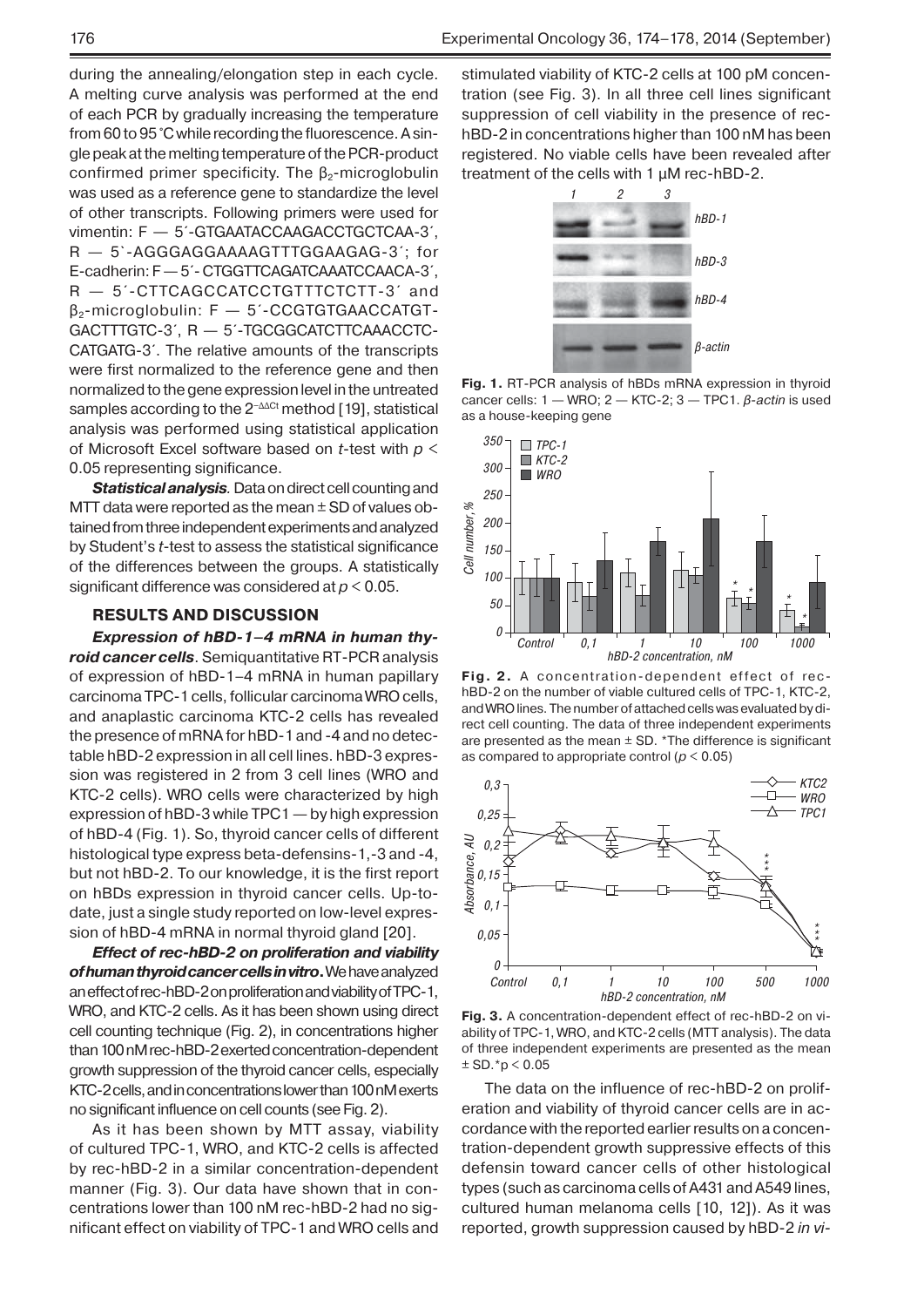*tro* is exerted via cell cycle arrest at G1/S checkpoint, down-regulation of cyclin D1 expression and activation of pRB [10, 12]. In the present research we did not study cell cycle distribution of thyroid cancer cells treated with rec-hBD-2; we suppose that the mechanism of hBD-2 dependent growth suppression in thyroid cancer cells may be similarly exerted via blockage of cell cycle. Here, we have focused our attention on other effects of rec-hBD-2 in growth-inhibitory concentrations toward cultured thyroid cancer cells, in particular, its effects on morphology and migration ability of these cells, and on expression of common EMT markers — vimentin and E-cadherin.

*Effect of rec-hBD-2 on thyroid cancer cell migration and morphology*. To analyze a possible effect of rec-hBD-2 on cancer cell migration, wound healing assay has been applied. It was revealed that 100 nM and 500 nM of rec-hBD-2 significantly suppressed migration of TPC-1 cells (Fig. 4) as well as WRO and KTC-2 (data not shown). Also, we have noted an altered morphology of TPC-1 cells after 48 h treatment with 500 nM or 1000 nM rec-hBD-2 (Fig. 5). TPC-1 cells treated with rec-hBD-2 acquire more elongated fibroblast-like shape compared to the untreated control cells. No notable morphological changes in WRO and KTC-2 cells treated with 500 nM or 1000 nM rechBD-2 were observed (data not shown).

From the reports of other authors it is known that some human defensins may affect cancer cell migration, in particular, hBD-1 suppresses migration and invasion of oral squamous cell carcinoma cells [15], hBD-3 suppresses head and neck cancer cell migration [21], hBD-4 may stimulate or inhibit migration of A431 and TPC-1 cells in scratch assay dependent on its concentration [11]. However, little is known yet about possible impact of defensins as peptides affecting cell migratory capability *in vivo* as well as the mechanisms of defensin-dependent suppression of cell mi-

gratory properties. In our study, we detected not only hBD-2 dependent suppression of thyroid cancer cell migration, but also alterations in TPC-1 cell morphology toward more elongated mesenchymal phenotype. Therefore, in the last part of our study we have studied the effects of rec-hBD-2 on expression levels of EMT markers in thyroid cancer cells *in vitro*.

*Expression of vimentin and E-cadherin in thyroid cancer cells treated with rec-hBD-2.* The study of expression of two common EMT markers — vimentin and E-cadherin — has been carried out using qPCR analysis in TPC-1, KTC-2 and WRO cells treated with 500 nM rechBD-2 for 24 h. It has been found out that in KTC-2 cells treated with the defensin, expression level of vimentin was significantly higher, and E-cadherin — notably lower than in untreated control cells by  $3.39 \pm 0.19$  and  $0.59 \pm 0.034$  times, respectively ( $p < 0.05$ ) (Fig. 6). In WRO cells, treatment with defensin led to significant up-regulation of vimentin expression by  $3.07 \pm 0.13$  times, and had a tendency for down-regulation of E-cadherin expression level (Fig. 6). In TPC-1 cells vimentin level was unaffected by rec-hBD-2 treatment while E-cadherin expression is undetectable in this cell line (Fig. 6).

To our knowledge, here we present the first evidence on effects of hBD-2 on vimentin and E-cadherin expression in human cancer cells. Up-to-date, a recent study has reported on effects of synthetic human alpha-defensin-5 (HD-5), antimicrobial peptide produced by the Paneth cells on expression of E-cadherin in squamous cell line Het-1A *in vitro* [22]. Using immunocytochemistry, flow cytometry, and Western blotting, the authors showed that the E-cadherin expression was down-regulated in HD-5 treated cells and suppose that HD-5 produced by metaplastic Paneth cells may be involved in the development of Barrett's esophagus due to its ability to decrease E-cadherin expression [22].

In conclusion, the data of present research demonstrate that hBD-2 in concentrations higher than



**Fig. 4.** Wound healing assay performed in TPC-1 cells treated with 100 nM (*b*) or 500 nM (*c*) rec-hBD-2 for 48 h. *a* — control untreated cells. The results of a typical experiment are presented. Magnification ×400



**Fig. 5.** Morphology of TPC1 cells treated with 500 nM rec-hBD2 (*b*) or 1000 nM rec-hBD2 (*c*) for 48 h. *a* — control cells. Magnification ×400